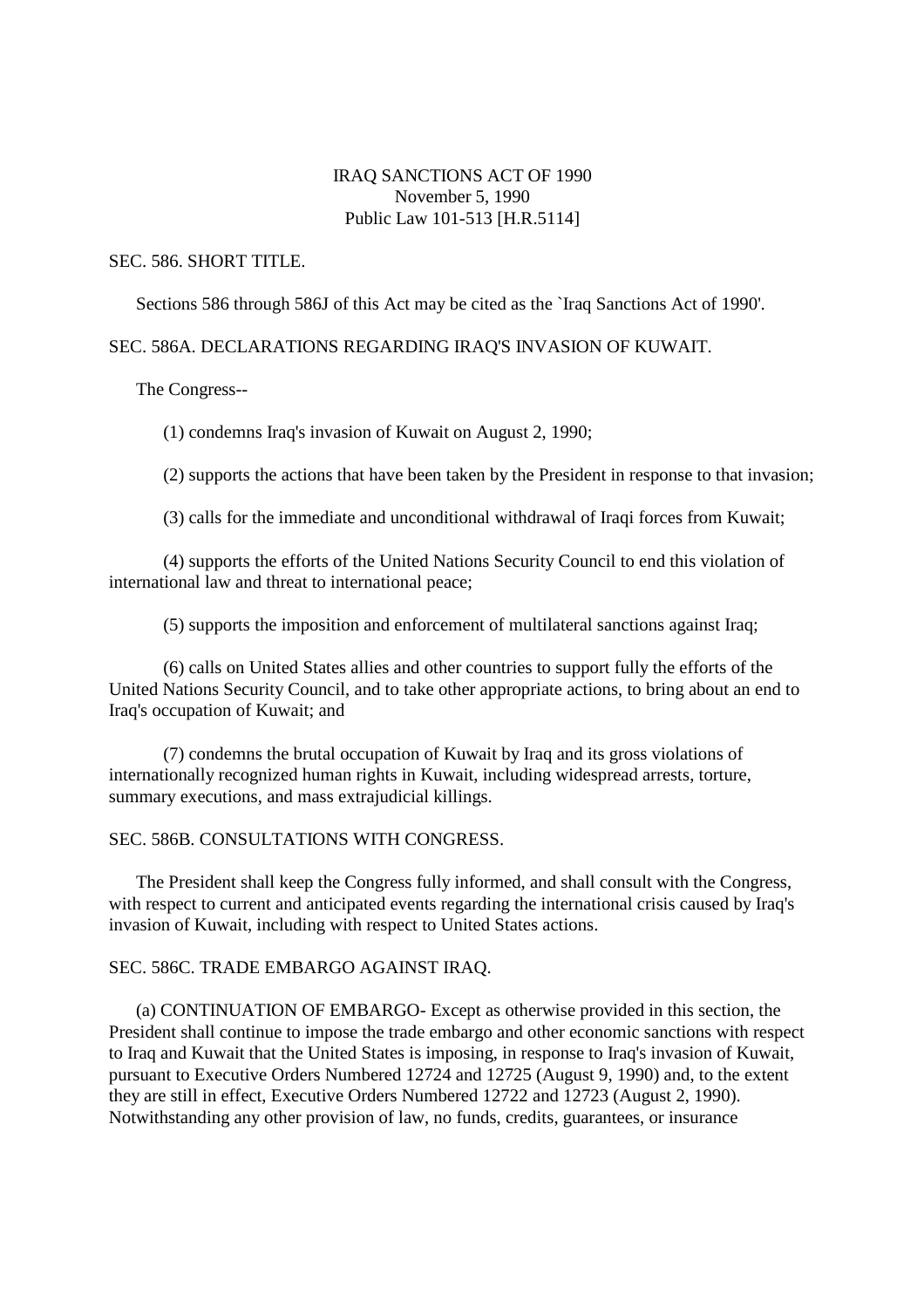appropriated or otherwise made available by this or any other Act for fiscal year 1991 or any fiscal year thereafter shall be used to support or administer any financial or commercial operation of any United States Government department, agency, or other entity, or of any person subject to the jurisdiction of the United States, for the benefit of the Government of Iraq, its agencies or instrumentalities, or any person working on behalf of the Government of Iraq, contrary to the trade embargo and other economic sanctions imposed in accordance with this section.

(b) HUMANITARIAN ASSISTANCE- To the extent that transactions involving foodstuffs or payments for foodstuffs are exempted `in humanitarian circumstances' from the prohibitions established by the United States pursuant to United Nations Security Council Resolution 661 (1990), those exemptions shall be limited to foodstuffs that are to be provided consistent with United Nations Security Council Resolution 666 (1990) and other relevant Security Council resolutions.

(c) Notice to Congress of Exceptions to and Termination of Sanctions-

(1) NOTICE OF REGULATIONS- Any regulations issued after the date of enactment of this Act with respect to the economic sanctions imposed with respect to Iraq and Kuwait by the United States under Executive Orders Numbered 12722 and 12723 (August 2, 1990) and Executive Orders Numbered 12724 and 12725 (August 9, 1990) shall be submitted to the Congress before those regulations take effect.

(2) NOTICE OF TERMINATION OF SANCTIONS- The President shall notify the Congress at least 15 days before the termination, in whole or in part, of any sanction imposed with respect to Iraq or Kuwait pursuant to those Executive orders.

(d) Relation to Other Laws-

(1) SANCTIONS LEGISLATION- The sanctions that are described in subsection (a) are in addition to, and not in lieu of the sanctions provided for in section 586G of this Act or any other provision of law.

(2) NATIONAL EMERGENCIES AND UNITED NATIONS LEGISLATION- Nothing in this section supersedes any provision of the National Emergencies Act or any authority of the President under the International Emergency Economic Powers Act or section 5(a) of the United Nations Participation Act of 1945.

## SEC. 586D. COMPLIANCE WITH UNITED NATIONS SANCTIONS AGAINST IRAQ.

(a) DENIAL OF ASSISTANCE- None of the funds appropriated or otherwise made available pursuant to this Act to carry out the Foreign Assistance Act of 1961 (including title IV of chapter 2 of part I, relating to the Overseas Private Investment Corporation) or the Arms Export Control Act may be used to provide assistance to any country that is not in compliance with the United Nations Security Council sanctions against Iraq unless the President determines and so certifies to the Congress that--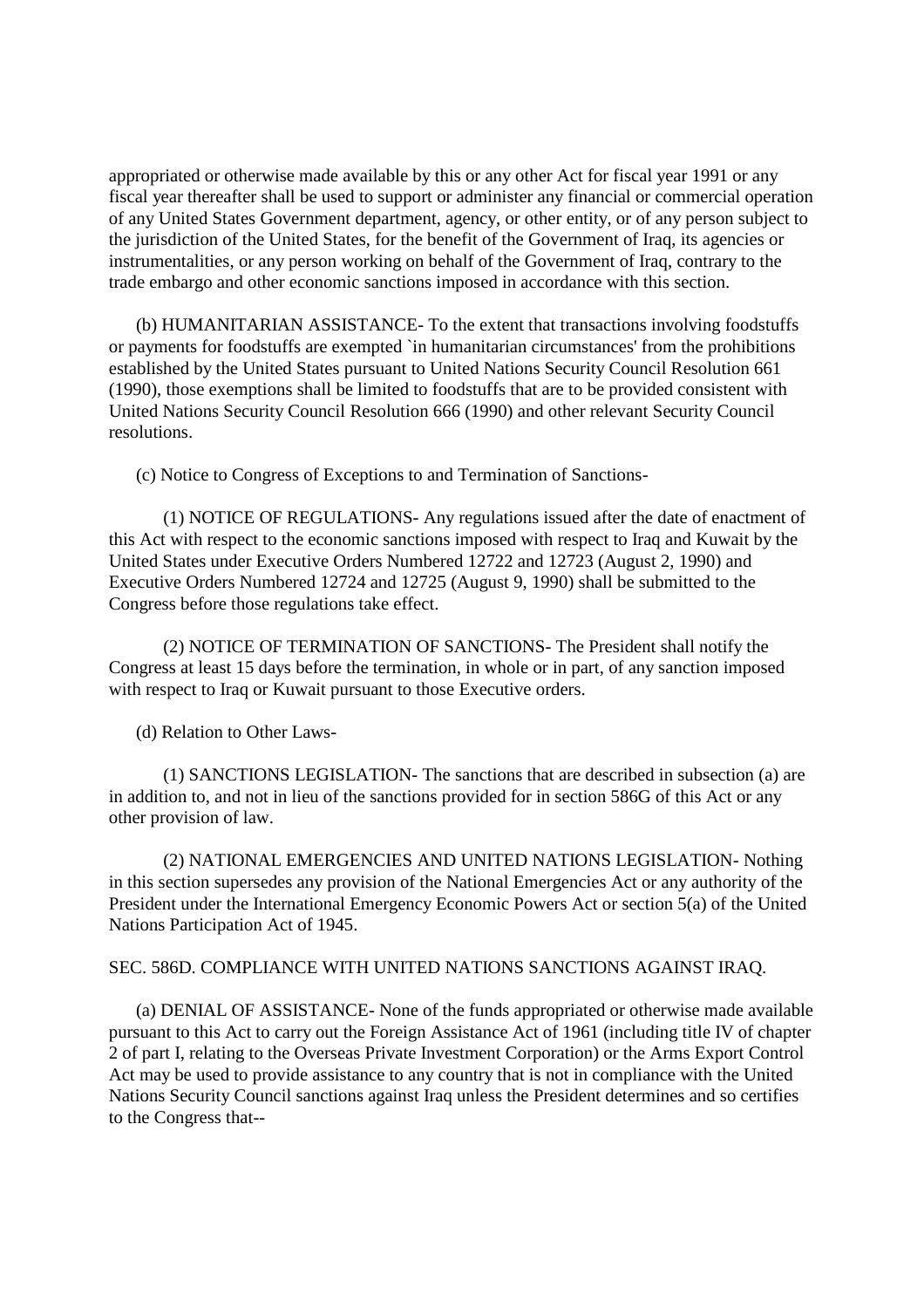(1) such assistance is in the national interest of the United States;

(2) such assistance will directly benefit the needy people in that country; or

(3) the assistance to be provided will be humanitarian assistance for foreign nationals who have fled Iraq and Kuwait.

(b) IMPORT SANCTIONS- If the President considers that the taking of such action would promote the effectiveness of the economic sanctions of the United Nations and the United States imposed with respect to Iraq, and is consistent with the national interest, the President may prohibit, for such a period of time as he considers appropriate, the importation into the United States of any or all products of any foreign country that has not prohibited--

(1) the importation of products of Iraq into its customs territory, and

(2) the export of its products to Iraq.

# SEC. 586E. PENALTIES FOR VIOLATIONS OF EMBARGO.

Notwithstanding section 206 of the International Emergency Economic Powers Act (50 U.S.C. 1705) and section 5(b) of the United Nations Participation Act of 1945 (22 U.S.C. 287c(b))--

(1) a civil penalty of not to exceed \$250,000 may be imposed on any person who, after the date of enactment of this Act, violates or evades or attempts to violate or evade Executive Order Numbered 12722, 12723, 12724, or 12725 or any license, order, or regulation issued under any such Executive order; and

(2) whoever, after the date of enactment of this Act, willfully violates or evades or attempts to violate or evade Executive Order Numbered 12722, 12723, 12724, or 12725 or any license, order, or regulation issued under any such Executive order--

(A) shall, upon conviction, be fined not more than \$1,000,000, if a person other than a natural person; or

(B) if a natural person, shall, upon conviction, be fined not more than \$1,000,000, be imprisoned for not more than 12 years, or both.

Any officer, director, or agent of any corporation who knowingly participates in a violation, evasion, or attempt described in paragraph (2) may be punished by imposition of the fine or imprisonment (or both) specified in subparagraph (B) of that paragraph.

SEC. 586F. DECLARATIONS REGARDING IRAQ'S LONG-STANDING VIOLATIONS OF INTERNATIONAL LAW.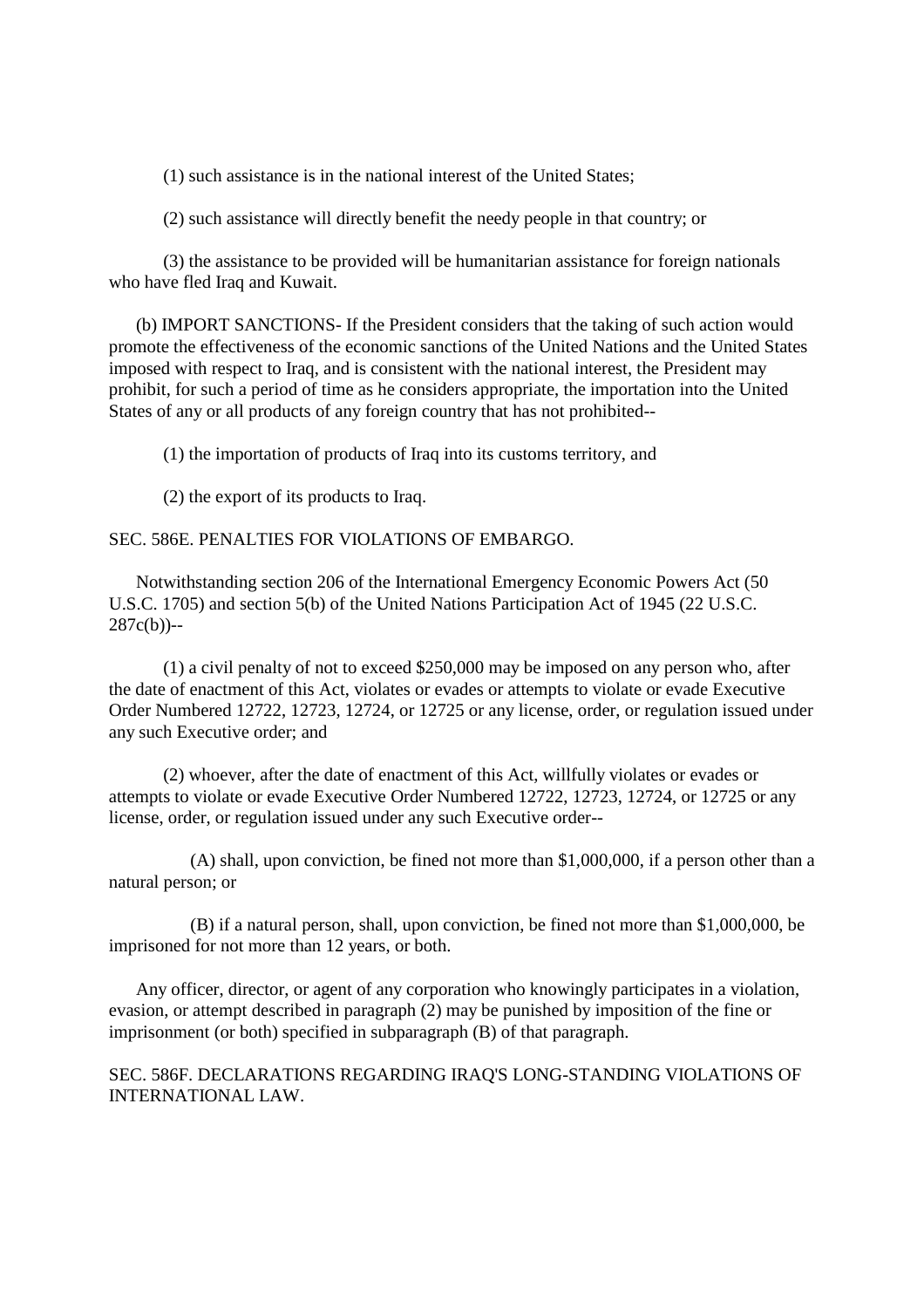#### (a) IRAQ'S VIOLATIONS OF INTERNATIONAL LAW- The Congress determines that--

(1) the Government of Iraq has demonstrated repeated and blatant disregard for its obligations under international law by violating the Charter of the United Nations, the Protocol for the Prohibition of the Use in War of Asphyxiating, Poisonous or Other Gases, and of Bacteriological Methods of Warfare (done at Geneva, June 17, 1925), as well as other international treaties;

(2) the Government of Iraq is a party to the International Covenant on Civil and Political Rights and the International Covenant on Economic, Social, and Cultural Rights and is obligated under the Covenants, as well as the Universal Declaration of Human Rights, to respect internationally recognized human rights;

(3) the State Department's Country Reports on Human Rights Practices for 1989 again characterizes Iraq's human rights record as `abysmal';

(4) Amnesty International, Middle East Watch, and other independent human rights organizations have documented extensive, systematic, and continuing human rights abuses by the Government of Iraq, including summary executions, mass political killings, disappearances, widespread use of torture, arbitrary arrests and prolonged detention without trial of thousands of political opponents, forced relocation and deportation, denial of nearly all civil and political rights such as freedom of association, assembly, speech, and the press, and the imprisonment, torture, and execution of children;

(5) since 1987, the Government of Iraq has intensified its severe repression of the Kurdish minority of Iraq, deliberately destroyed more than 3,000 villages and towns in the Kurdish regions, and forcibly expelled more than 500,000 people, thus effectively depopulating the rural areas of Iraqi Kurdistan;

(6) Iraq has blatantly violated international law by initiating use of chemical weapons in the Iran-Iraq war;

(7) Iraq has also violated international law by using chemical weapons against its own Kurdish citizens, resulting in tens of thousands of deaths and more than 65,000 refugees;

(8) Iraq continues to expand its chemical weapons capability, and President Saddam Hussein has threatened to use chemical weapons against other nations;

(9) persuasive evidence exists that Iraq is developing biological weapons in violation of international law;

(10) there are strong indications that Iraq has taken steps to produce nuclear weapons and has attempted to smuggle from the United States, in violation of United States law, components for triggering devices used in nuclear warheads whose manufacture would contravene the Treaty on the Non-Proliferation of Nuclear Weapons, to which Iraq is a party; and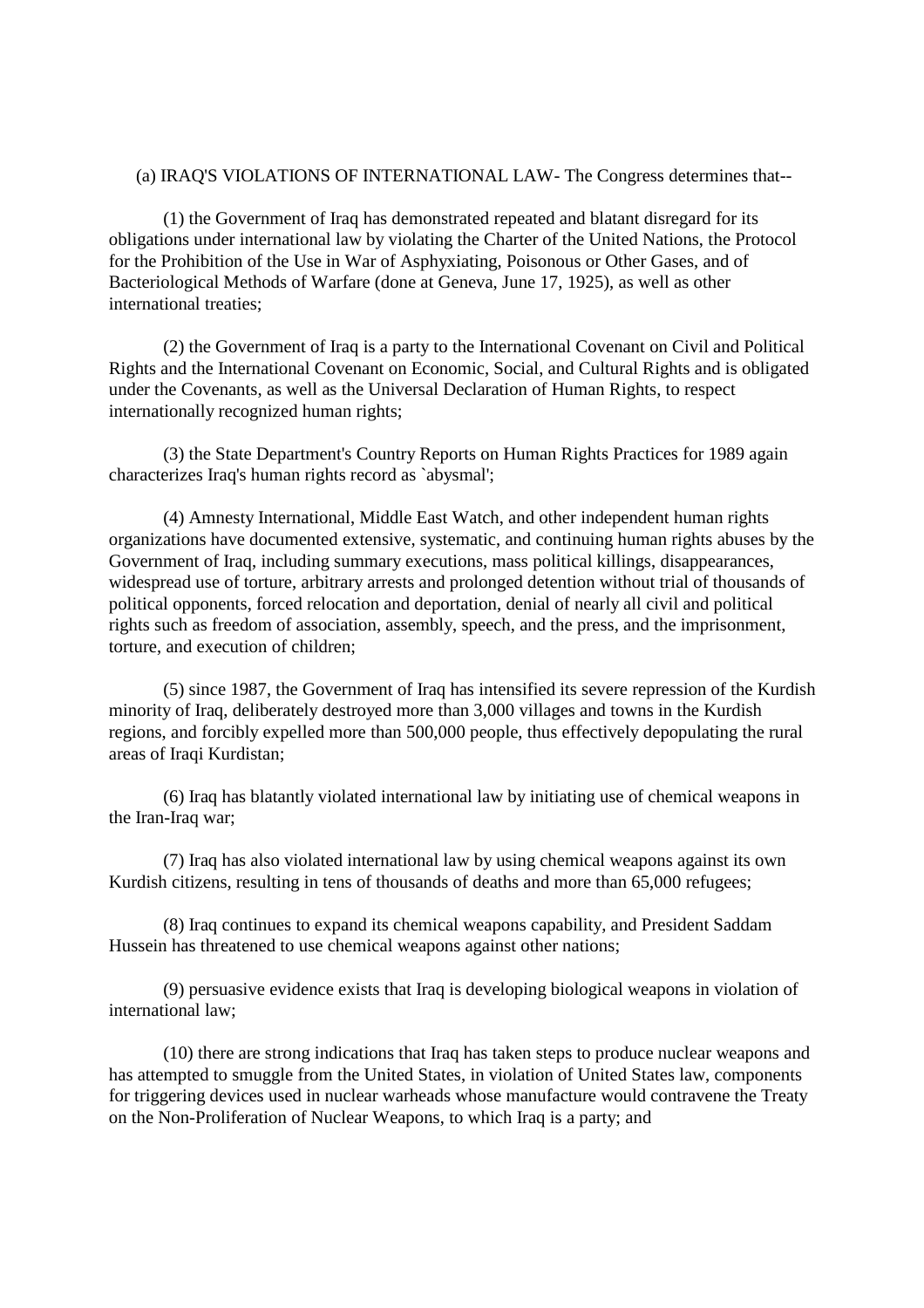(11) Iraqi President Saddam Hussein has threatened to use terrorism against other nations in violation of international law and has increased Iraq's support for the Palestine Liberation Organization and other Palestinian groups that have conducted terrorist acts.

(b) HUMAN RIGHTS VIOLATIONS- The Congress determines that the Government of Iraq is engaged in a consistent pattern of gross violations of internationally recognized human rights. All provisions of law that impose sanctions against a country whose government is engaged in a consistent pattern of gross violations of internationally recognized human rights shall be fully enforced against Iraq.

(c) SUPPORT FOR INTERNATIONAL TERRORISM- (1) The Congress determines that Iraq is a country which has repeatedly provided support for acts of international terrorism, a country which grants sanctuary from prosecution to individuals or groups which have committed an act of international terrorism, and a country which otherwise supports international terrorism. The provisions of law specified in paragraph (2) and all other provisions of law that impose sanctions against a country which has repeatedly provided support for acts of international terrorism, which grants sanctuary from prosecution to an individual or group which has committed an act of international terrorism, or which otherwise supports international terrorism shall be fully enforced against Iraq.

(2) The provisions of law referred to in paragraph (1) are--

(A) section 40 of the Arms Export Control Act;

(B) section 620A of the Foreign Assistance Act of 1961;

(C) sections 555 and 556 of this Act (and the corresponding sections of predecessor foreign operations appropriations Acts); and

(D) section 555 of the International Security and Development Cooperation Act of 1985.

(d) MULTILATERAL COOPERATION- The Congress calls on the President to seek multilateral cooperation--

(1) to deny dangerous technologies to Iraq;

(2) to induce Iraq to respect internationally recognized human rights; and

(3) to induce Iraq to allow appropriate international humanitarian and human rights organizations to have access to Iraq and Kuwait, including the areas in northern Iraq traditionally inhabited by Kurds.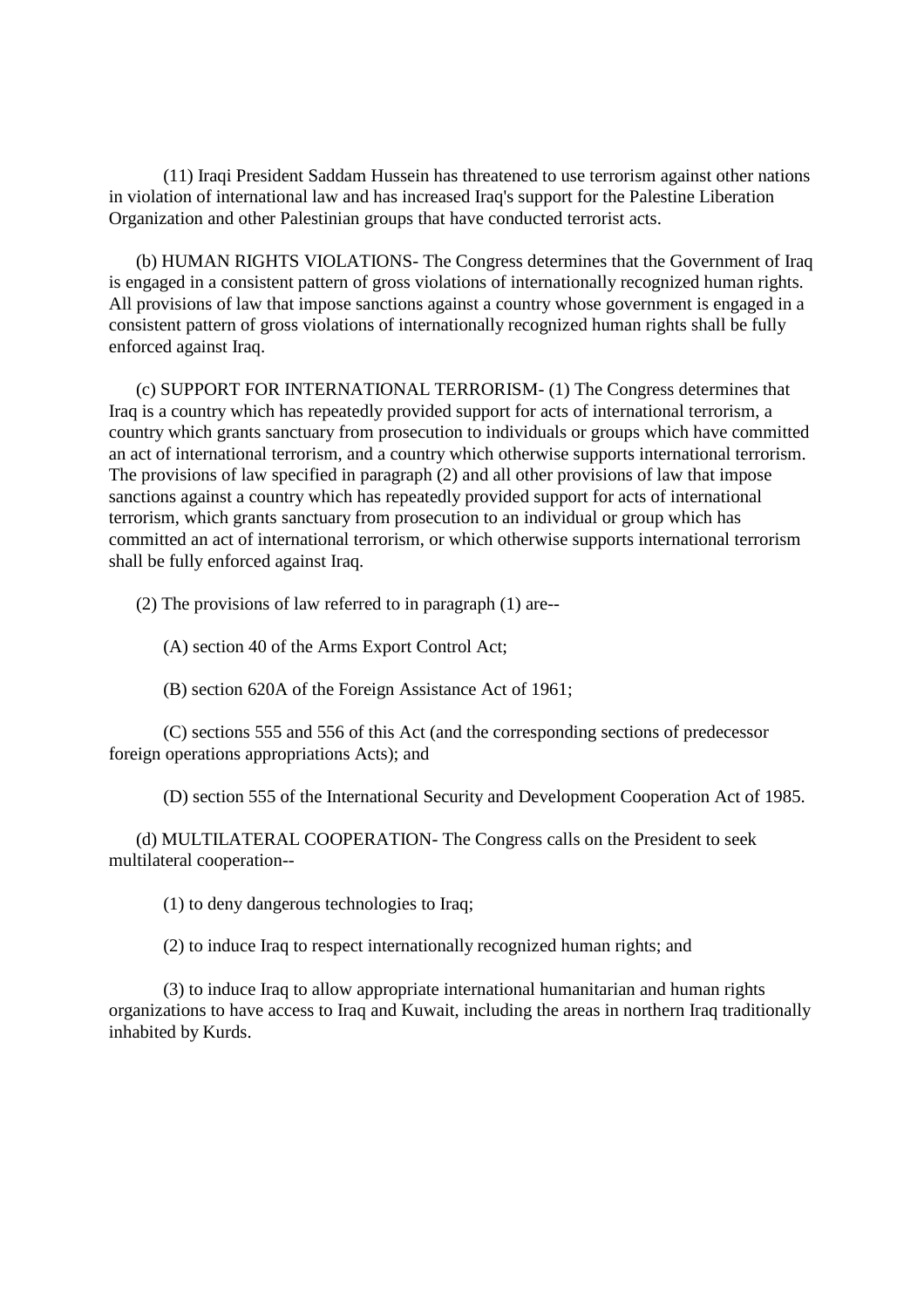SEC. 586G. SANCTIONS AGAINST IRAQ.

(a) IMPOSITION- Except as provided in section 586H, the following sanctions shall apply with respect to Iraq:

(1) FMS SALES- The United States Government shall not enter into any sale with Iraq under the Arms Export Control Act.

(2) COMMERCIAL ARMS SALES- Licenses shall not be issued for the export to Iraq of any item on the United States Munitions List.

(3) EXPORTS OF CERTAIN GOODS AND TECHNOLOGY- The authorities of section 6 of the Export Administration Act of 1979 (50 U.S.C. App. 2405) shall be used to prohibit the export to Iraq of any goods or technology listed pursuant to that section or section  $5(c)(1)$  of that Act (50 U.S.C. App. 2404 $(c)(1)$ ) on the control list provided for in section 4(b) of that Act (50 U.S.C. App. 2403(b)).

(4) Nuclear equipment, materials, and technology-

(A) NRC LICENSES- The Nuclear Regulatory Commission shall not issue any license or other authorization under the Atomic Energy Act of 1954 (42 U.S.C. 2011 and following) for the export to Iraq of any source or special nuclear material, any production or utilization facility, any sensitive nuclear technology, any component, item, or substance determined to have significance for nuclear explosive purposes pursuant to section 109b. of the Atomic Energy Act of 1954 (42 U.S.C. 2139(b)), or any other material or technology requiring such a license or authorization.

(B) DISTRIBUTION OF NUCLEAR MATERIALS- The authority of the Atomic Energy Act of 1954 shall not be used to distribute any special nuclear material, source material, or byproduct material to Iraq.

(C) DOE AUTHORIZATIONS- The Secretary of Energy shall not provide a specific authorization under section 57b. (2) of the Atomic Energy Act of 1954 (42 U.S.C. 2077(b)(2)) for any activity that would constitute directly or indirectly engaging in Iraq in activities that require a specific authorization under that section.

(5) ASSISTANCE FROM INTERNATIONAL FINANCIAL INSTITUTIONS- The United States shall oppose any loan or financial or technical assistance to Iraq by international financial institutions in accordance with section 701 of the International Financial Institutions Act (22 U.S.C. 262d).

(6) ASSISTANCE THROUGH THE EXPORT-IMPORT BANK- Credits and credit guarantees through the Export-Import Bank of the United States shall be denied to Iraq.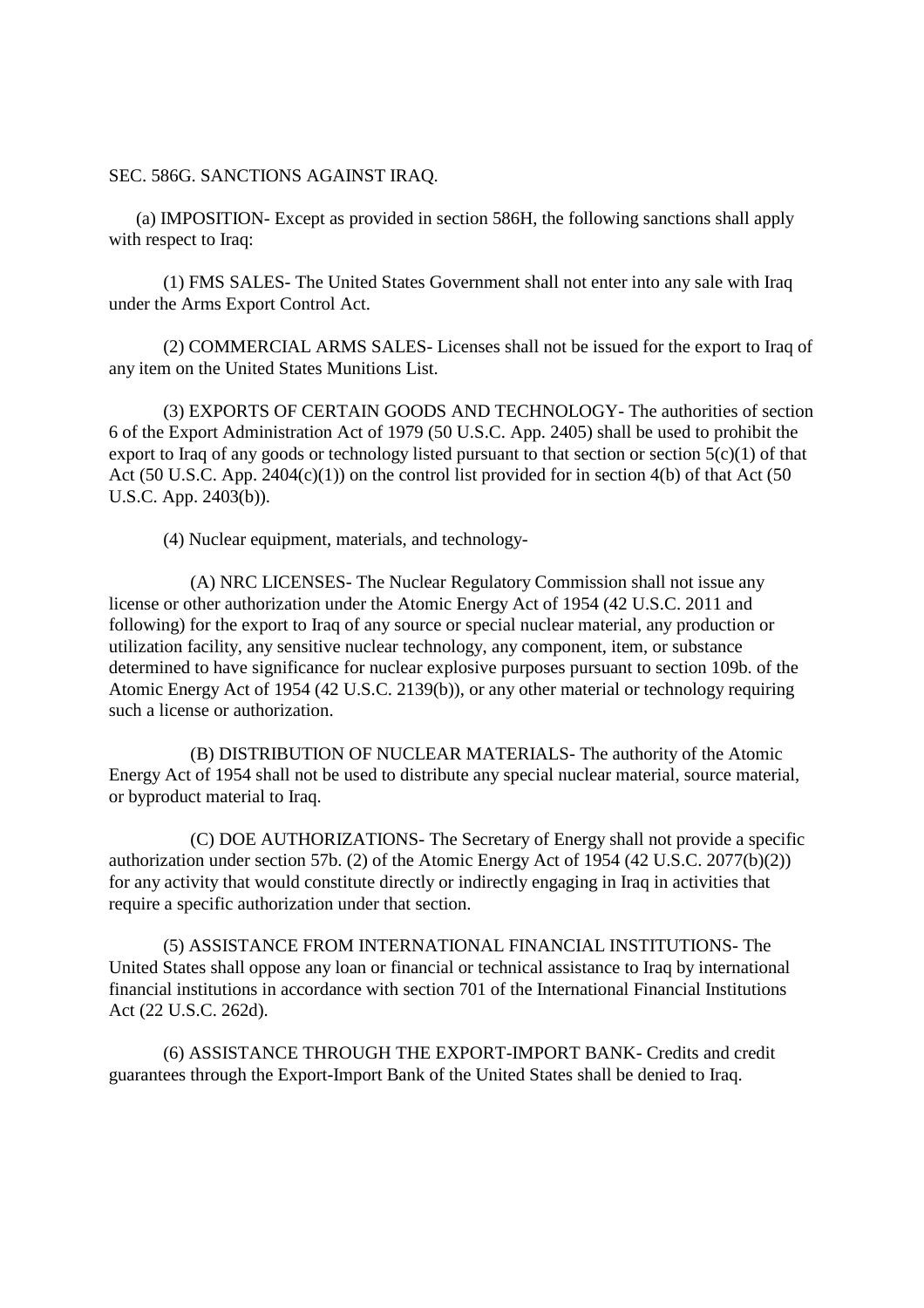(7) ASSISTANCE THROUGH THE COMMODITY CREDIT CORPORATION- Credit, credit guarantees, and other assistance through the Commodity Credit Corporation shall be denied to Iraq.

(8) FOREIGN ASSISTANCE- All forms of assistance under the Foreign Assistance Act of 1961 (22 U.S.C. 2151 and following) other than emergency assistance for medical supplies and other forms of emergency humanitarian assistance, and under the Arms Export Control Act (22 U.S.C. 2751 and following) shall be denied to Iraq.

(b) CONTRACT SANCTITY- For purposes of the export controls imposed pursuant to subsection (a)(3), the date described in subsection  $(m)(1)$  of section 6 of the Export Administration Act of 1979 (50 U.S.C. App. 2405) shall be deemed to be August 1, 1990.

## SEC. 586H. WAIVER AUTHORITY.

(a) IN GENERAL- The President may waive the requirements of any paragraph of section 586G(a) if the President makes a certification under subsection (b) or subsection (c).

(b) CERTIFICATION OF FUNDAMENTAL CHANGES IN IRAQI POLICIES AND ACTIONS- The authority of subsection (a) may be exercised 60 days after the President certifies to the Congress that--

(1) the Government of Iraq--

(A) has demonstrated, through a pattern of conduct, substantial improvement in its respect for internationally recognized human rights;

(B) is not acquiring, developing, or manufacturing (i) ballistic missiles, (ii) chemical, biological, or nuclear weapons, or (iii) components for such weapons; has forsworn the first use of such weapons; and is taking substantial and verifiable steps to destroy or otherwise dispose of any such missiles and weapons it possesses; and

(C) does not provide support for international terrorism;

(2) the Government of Iraq is in substantial compliance with its obligations under international law, including--

(A) the Charter of the United Nations;

(B) the International Covenant on Civil and Political Rights (done at New York, December 16, 1966) and the International Covenant on Economic, Social, and Cultural Rights (done at New York, December 16, 1966);

(C) the Convention on the Prevention and Punishment of the Crime of Genocide (done at Paris, December 9, 1948);